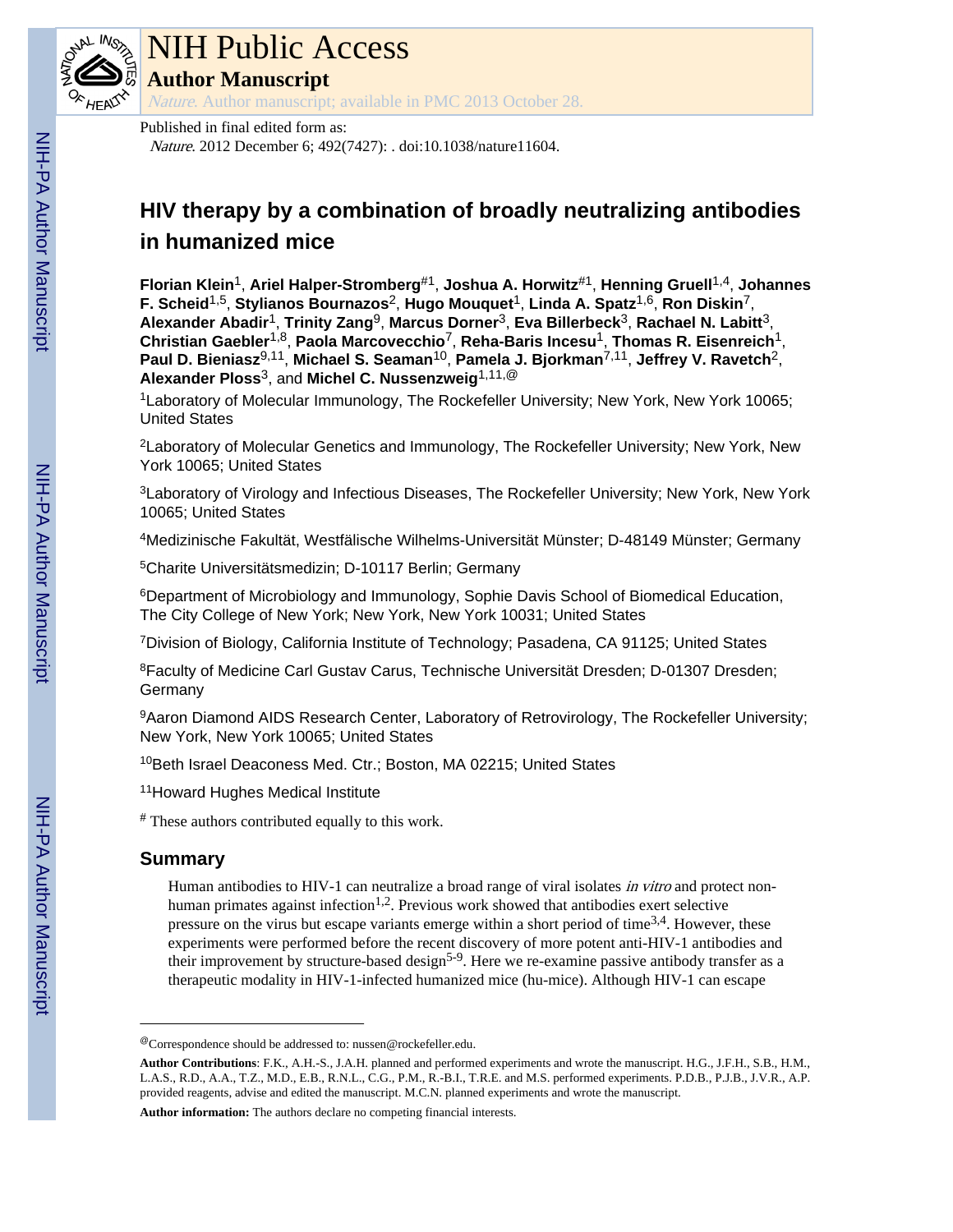from antibody monotherapy, combinations of broadly neutralizing antibodies (bNAbs) can effectively control HIV-1 infection and suppress viral load to levels below detection. Moreover, in contrast to antiretroviral therapy  $(ART)^{10-12}$ , the longer half-life of antibodies led to viremic control for an average of 60 days after cessation of therapy. Thus, combinations of potent monoclonal antibodies can effectively control HIV-1 replication in hu-mice, and should be reexamined as a therapeutic modality in HIV-1-infected individuals.

> Treatment of HIV-1 infection was ineffective until antiretroviral drugs were applied in combination permitting sustained suppression of viremia<sup>13,14</sup>. Despite this resounding success, the burden of daily medication, side effects, and resistance to antiretroviral drugs necessitate a continuing search for additional complementary therapeutic modalities<sup>15</sup>.

To examine the potential of recently discovered antibodies to effectively control HIV-1 infection, we used non-obese diabetic (NOD) mice that carry targeted disruptions of the recombinase activating gene 1 (Rag1−/−) and interleukin receptor common gamma chain (IL2R NULL) reconstituted with human fetal liver-derived CD34+ hematopoietic stem  $\text{cells}^{16,17}$ . Hu-mice were preferred to nonhuman primates for these experiments because the latter produce anti-human antibodies that alter the bioavailability of the injected human antibodies after only one to two weeks.

Hu-mice were analyzed for engraftment (Supplementary Fig. 1) and infected intraperitoneally (i.p) with a CCR5-tropic HIV-1 isolate (NL4-3 carrying a YU2 envelope; HIV-1 $_{\text{YU2}}$ )<sup>18</sup>. Viral load in serum was determined by quantitative RT-PCR with a limit of detection of 800 copiesiml (Supplementary Fig. 2). Viremia was established (geometric mean of 1.06×10<sup>5</sup> copies/ml) by 14-20 days, and was stable for 60 days before decreasing to a geometric mean of  $1.9\times10^4$  copies/ml at 120 days after infection (Fig. 1a). Persistent viremia was associated with progressive reduction in CD4+ T cells as measured by decreasing CD4+/CD8+ T cell ratios (Supplementary Fig. 3).

To confirm that HIV-1 $_{\text{YU2}}$  infection in hu-mice is associated with viral diversification<sup>19</sup> we cloned and sequenced 69 gp120 envelopes from 10 infected mice (Fig. 1a). After accounting for randomly introduced PCR errors (Supplementary Fig. 4a and b), we observed an average of 3.2 nucleotide substitutions per gp120 sequence, corresponding to a substitution rate of 2.2×10<sup>-3</sup>/bp (Supplementary Fig. 4b and c). We conclude that HIV-1<sub>YU2</sub> infection is well established by 14-20 days in hu-mice, it persists for several months, and the virus mutates generating viral swarms<sup>18,19</sup>.

To examine the effects of bNAbs on established HIV-1 infection, we treated groups of 5-9 (3-8 analyzed) mice with antibody monotherapy using five different bNAbs. The antibodies were selected based on their potency and breadth in *in vitro* neutralization assays and because they target different epitopes.  $45-46^{G54W}$  is the most potent anti-CD4 binding site (CD4bs) antibody reported to date<sup>5</sup>, PG16 targets the V1/V2 loop region<sup>8,20</sup>, PGT128 is a glycan-dependent anti-V3 loop antibody<sup>7</sup> and 10-1074 is a more potent variant of  $PGT121^{7,21}$  that has no measurable affinity for protein-free complex-type N-glycans in microarrays<sup>21</sup>. 3BC176 recognizes a conformational, yet to be defined epitope, and neutralizes HIV-1 strains that are resistant to potent CD4bs-antibodies<sup>22</sup>. Mice were treated subcutaneously with 0.5 mg of antibody/mouse ( $\approx$  20 mg/kg) either once or twice a week based on the antibodies' half-lives in mice, which varied from 0.7 to 6.3 days (Supplementary Fig. 5).

6-7 days after initiation of therapy, mice treated with PGT128 or 10-1074 showed an average decrease of 1.1  $log_{10}$  (p=0.05) and 1.5  $log_{10}$  (p=0.01) HIV-1 RNA copies/ml, respectively (Fig. 1b and c, Supplementary Table 1). The results for PG16 and 45-46G54W

Nature. Author manuscript; available in PMC 2013 October 28.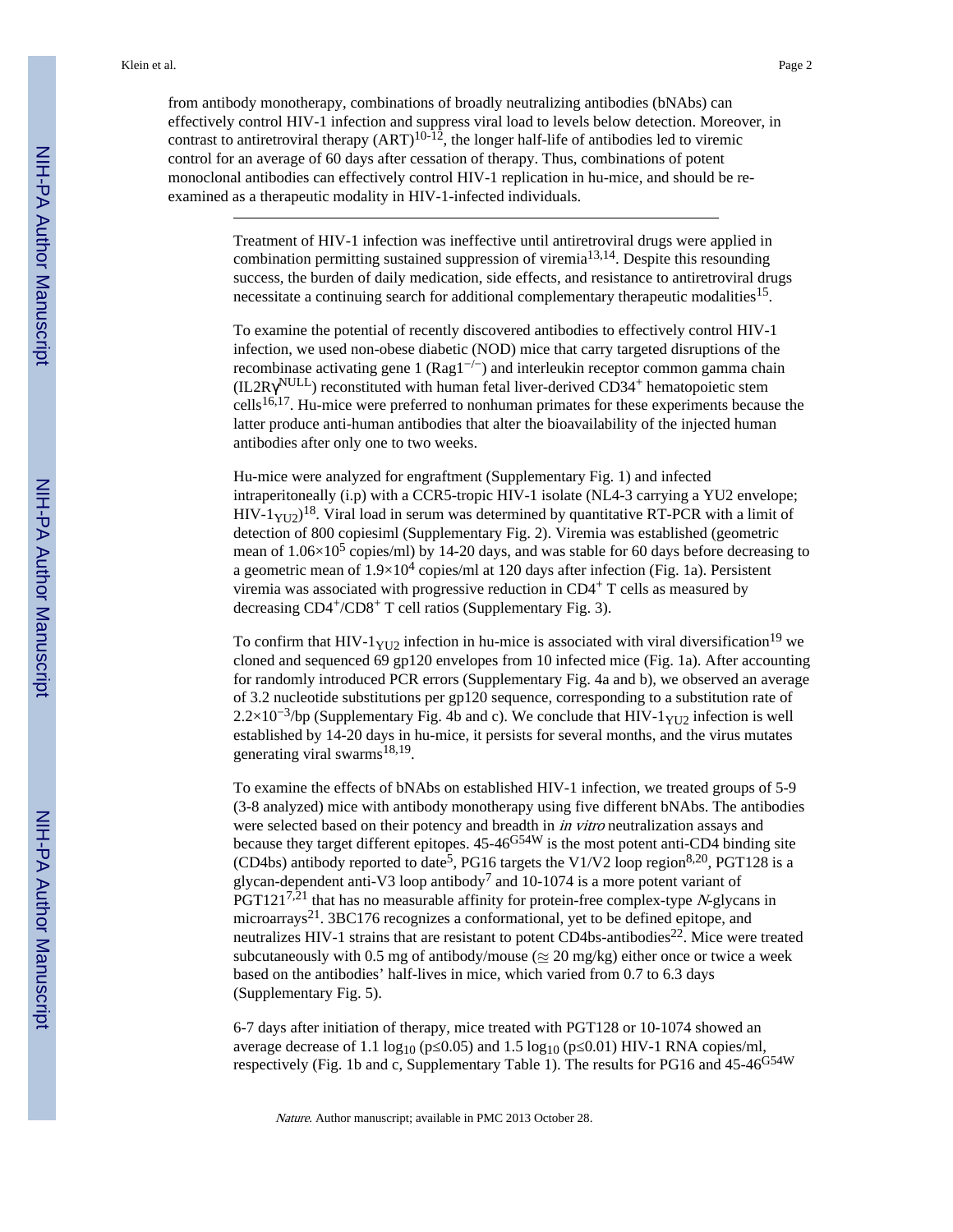were variable, with an average decrease of  $0.23 \log_{10}$  and  $0.56 \log_{10}$  copies/ml (Fig. 1b and c, and Supplementary Table 1), while no effect was detected for 3BC176. However, with the exception of one mouse receiving 10-1074, viremia rebounded after 14-16 days and no significant differences between treated and control groups were detected thereafter (Fig. 1b and c). We conclude that monotherapy with PG16, 45-46<sup>G54W</sup>, PGT128 or 10-1074 results in an only transient decrease in the viral load in hu-mice infected with  $HIV-1<sub>YU2</sub>$ .

To determine whether viral escape from monoclonal antibody therapy is linked to specific mutations we cloned and sequenced gp120 from 3-6 infected mice in each therapy group before (Supplementary Fig. 6) and after (Supplementary Fig. 7) viral rebound. In all cases, viral rebound was associated with recurring mutations (defined as substitutions within a range of 3 amino acids in a majority of gp120 clones in more than one mouse) in residues that map to the antibody target sites (Fig. 1d, Supplementary Fig. 7, Supplementary Table 2b). For example, escape from 45-46<sup>G54W</sup>, was linked to mutations in residues 276-281 or 458, 459, which are located in the CD4bs23. Likewise, escape from PG16 was associated with mutations at residues 160 or 162, which correspond to the potential N-linked glycosylation site (PNGS) in the V1/V2 loop<sup>8,20</sup>. Escape from PGT128 and 10-1074 was associated with mutations at residues 332 or 334, both of which abrogate the same PNGS (Fig. 1d; Supplementary Fig. 7, Supplementary Table 2b).

To verify that the putative escape mutations rendered HIV- $1_{\text{YU2}}$  resistant to the respective antibodies, we produced selected HIV- $1_{YU2}$  pseudoviruses carrying the mutations and tested them in neutralization assays in vitro. Recurrent mutations associated with escape were always associated with specific resistance to their respective antibodies (Supplementary Fig. 8). Passenger mutations, defined as occurring in only a single mouse, or in multiple mice but in fewer than 50% of gp120 sequences in those mice, had no apparent effect on viral sensitivity to the antibodies (Supplementary Fig. 8).

Although escape mutations were associated with antibody-targeted epitopes, some gp120 residues appeared to tolerate multiple alternative amino acid substitutions, while others were more restricted. For example, in hu-mice treated with 45-46<sup>G54W</sup> N279 mutated to H, K, or I, but A281, only became T (Fig. 1d; Supplementary Table 2b). Escape from PGT128, was associated with replacement of N332 with K, S, T, or Y, while it became K in 51 out of 53 sequences from 4 hu-mice treated with 10-1074 (Fig. 1d; Supplementary Fig. 7, Supplementary Table 2b). Consistent with this observation, N332K is resistant to both PGT128 and 10-1074, while N332Y is resistant to PGT128 but remains sensitive to high concentrations of 10-1074 (Supplementary Fig. 8).

Since the selected bNAbs target distinct epitopes on the HIV-1 spike, we asked whether treatment with a combination of three (tri-mix =  $3BC176$ , PG16, 45-46<sup>G54W</sup>) or five (penta $mix = 3BC176$ , PG16, 45-46<sup>G54W</sup>, PGT128, and 10-1074) would alter the course of infection (Fig. 2, Supplementary Table 1). These combinations neutralize all but 2 (tri-mix 98.3%) and 1 (penta-mix 99.2%) of 119 mostly Tier 2 and 3 viruses from multiple clades with an  $IC_{80}$  (geometric mean) of 0.121 μg/ml and 0.046 μg/ml for tri-mix and penta-mix, respectively (Supplementary Fig. 9).

A decline in the initial viral load was seen in 10 out of 11 tri-mix treated mice, but 7 rebounded to pre-treatment levels (Fig. 2a, Supplementary Table 1c, Supplementary Fig. 10). In contrast to monotherapy where mice almost never controlled viremia beyond 2 weeks of therapy, the tri-mix led to prolonged and effective HIV-1 control in 3 of 12 animals. In 2 of these mice viral load rebounded 20–40 days after cessation of therapy at a time when the YU2 gp120-reactive antibody concentration in serum decreased to a level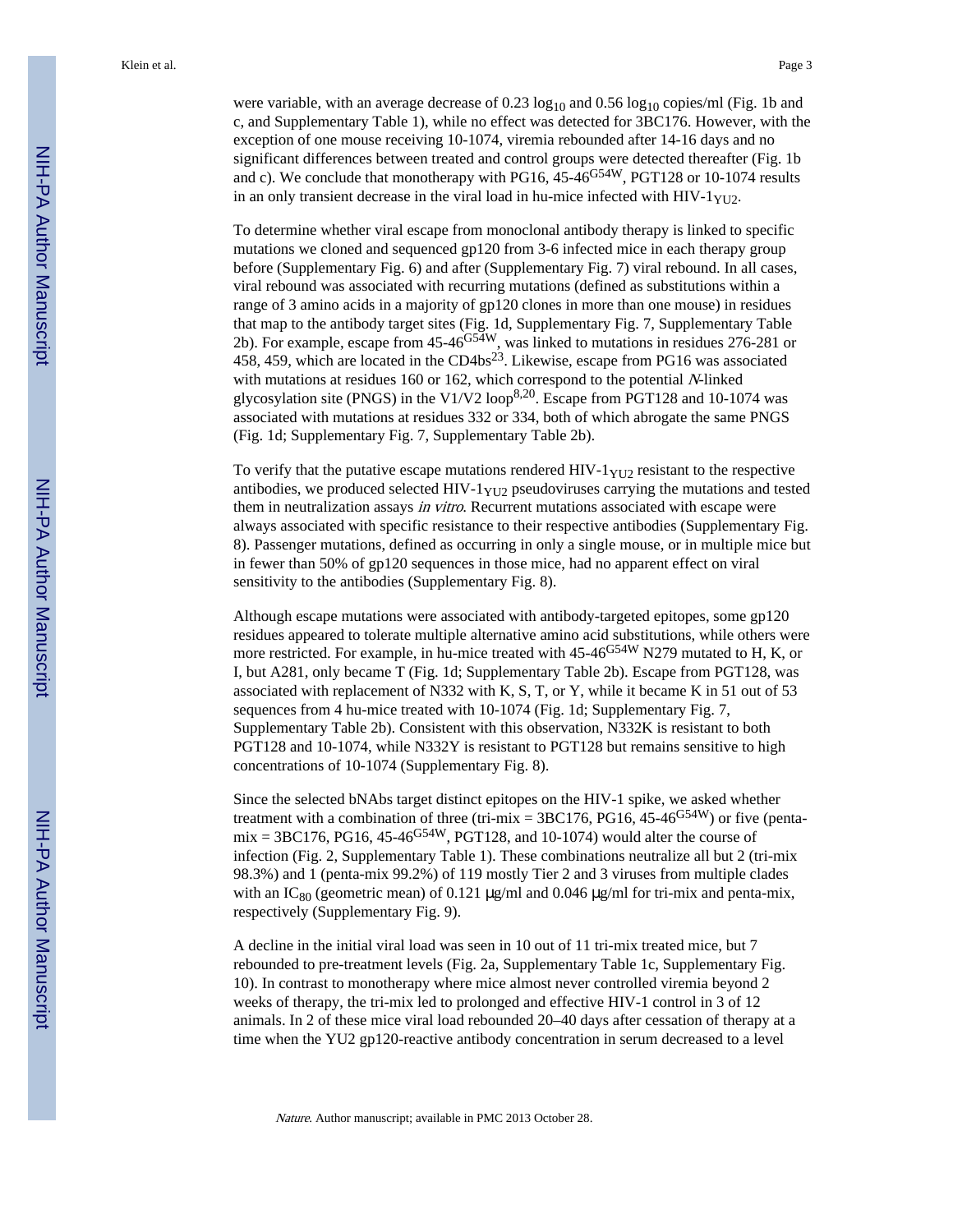below detection (Fig. 3a). In the third mouse (ID21), viremia was detected but remained low even in the absence of therapy for 60 days.

Sequences obtained from mice that experienced viral rebound while on tri-mix therapy showed a combination of the mutations found in the PG16 and  $45-46<sup>G54W</sup>$  monotherapy groups (Fig. 1d, 2b and c, Supplementary Table 2b, 3a). We verified that these mutations rendered HIV-1 $_{\text{YU2}}$  resistant to PG16 and 45-46<sup>G54W</sup> by producing the corresponding mutant pseudoviruses and testing them in neutralization assays in vitro (Supplementary Fig. 8). The pseudoviruses were not resistant to 3BC176 confirming that this antibody did not exert selective pressure on HIV-1 $_{\text{YU2}}$  and therefore just 2 of the 3 antibodies in the tri-mix were efficacious.

In contrast, sequences obtained from the mice that exhibited sustained viral control and rebounded after cessation of therapy either lacked any bNAb-associated mutation, or had a mutation mapped to the  $45-46^{G54W}$  (K282R) or PG16 (N162P) target site, but not both (Fig. 3 b, Supplementary Table 3a). In these mice, rebound viremia only occurred after YU2 gp120-reactive antibody levels decreased to below detection suggesting that the viruses that emerged were latent and remained susceptible to the tri-mix.

All 13 mice treated with the penta-mix showed a decrease in viral load 6-7 days after initiation of therapy (Fig. 2d, Supplementary Table 1d). However, in contrast to monotherapy and the tri-mix, all of the penta-mix treated mice remained below baseline during the entire treatment course (Fig. 2d, Supplementary Table 1d, Supplementary Fig. 10). Of the 13 mice, 11 had viral loads below or near the limit of detection. The two mice with the slowest reduction in viral load during treatment showed signs of severe graft versus host disease (GVHD). We conclude that penta-mix therapy reduces the viral load to levels below detection for up to 60 days in HIV-1 $_{\text{YU2}}$ -infected hu-mice.

Penta-mix therapy was discontinued after 31–60 days and the mice were monitored for an additional 100 days (Fig. 3c). In 7 out of 8 mice that survived, viremia only rebounded after an average of 60 days (Fig. 3c). In contrast, mice treated with ART rebound after 10 days following discontinuation of therapy<sup>10</sup>. Viral rebound in penta-mix-treated mice was always correlated with decreased levels of the administered antibodies (Fig. 3c). Only one tri- (ID21) and one penta-mix (ID129) mouse failed to rebound. To determine their ability to support HIV-1 infection, these mice were re-infected with HIV- $1_{YU2}$  (57.5 ng p24) and measured for viral load 2 weeks later. One of the two mice was infected but only at very low levels compared to the initial infection (Supplementary Fig. 11). Therefore prolonged control was primarily due to the long half-life of the injected antibodies.

We attempted to clone gp120 sequences from the plasma and cell-associated RNA of all penta-mix mice. Although we succeeded in obtaining sequences from 3 mice during the treatment period, every sequenced clone had at least one in-frame stop codon, all of which were consistent with signature APOBEC3G/F mutations (Supplementary Fig. 12, Supplementary Table 3b). In contrast, 27 of 28 gp120 sequences from viruses cloned after therapy was stopped and viral load rebounded did not have stop codons (Fig. 3d, Supplementary Table 3b). Furthermore, viruses that rebounded carried no or only one signature resistance mutation and remained susceptible to the penta-mix since viremia was controlled by re-treatment (Fig. 3e). Therefore, hu-mice treated with the penta-mix were unable to escape antibody pressure by way of envelope mutations, but the virus remained latent throughout the treatment period in at least 7 out of 8 mice.

HIV-1 infection in hu-mice differs from HIV-1 infection in humans in a number of important respects including a lower viral load, and a near absence of antibody-mediated

Nature. Author manuscript; available in PMC 2013 October 28.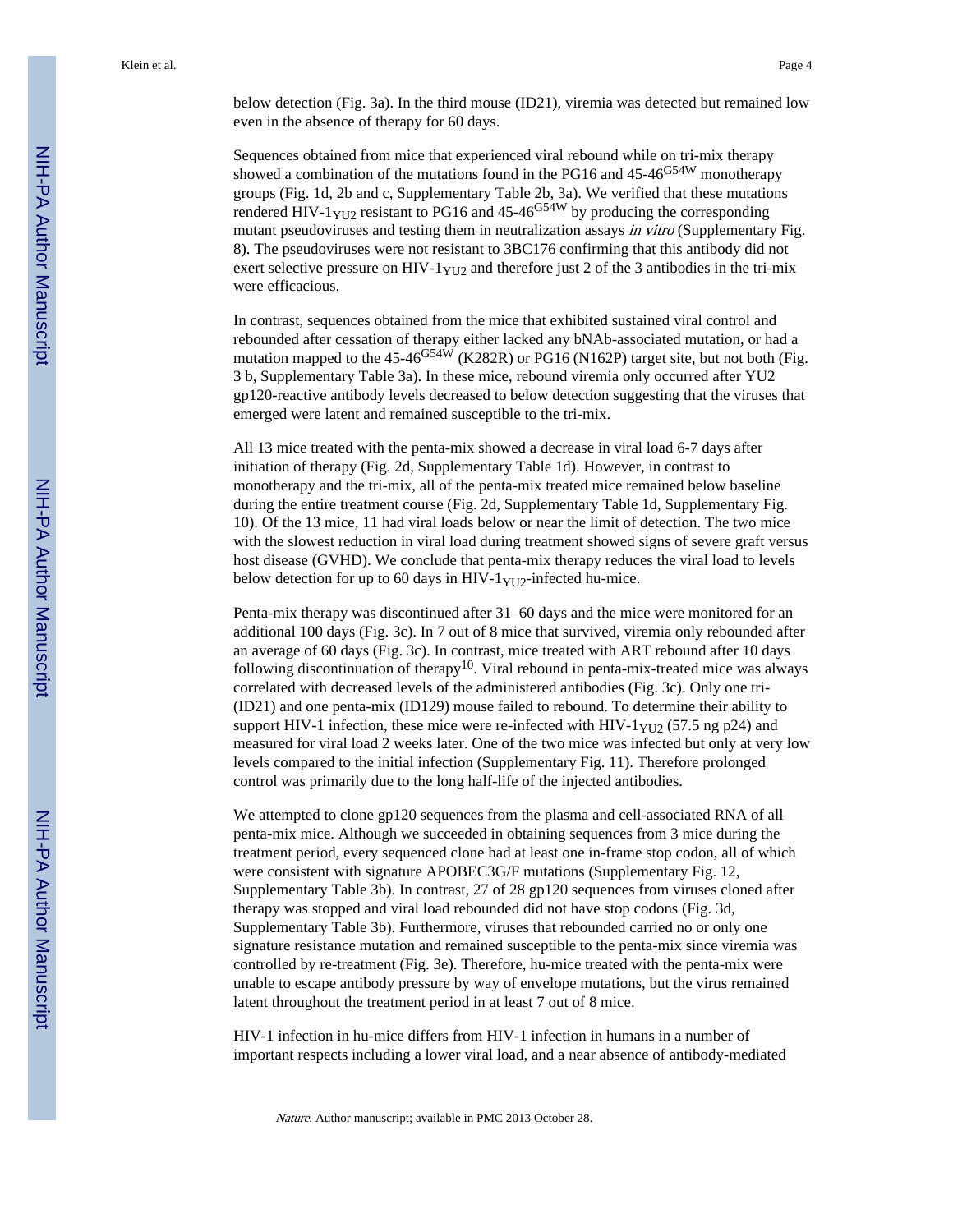immune responses, and therefore there is no pre-existing selective pressure on the envelope<sup>18</sup> (Supplementary Fig. 13).

Previous antibody therapy experiments in hu-mice and humans concluded that treatment with combinations of antibodies had only limited effects against established HIV-1 infection<sup>4,24,25</sup>. However, the bNAbs used in those experiments (i.e. in mice b12, 2G12, 2F5; in humans 2G12, 4E10, 2F5) were orders of magnitude less potent than the ones used in this study. The difference in potency and the extended combination of broadly neutralizing antibodies is likely to account for the differences between our findings and earlier work.

Combination antibody therapy resembles antiretroviral or antimicrobial or anti-tumor combined therapy, in that escape requires the improbable appearance of multiple simultaneous mutations. However, antibodies differ from other therapeutic modalities for HIV in several respects. First, they can neutralize the pathogen directly; second, they have the potential to clear the virus and infected cells through engagement of innate effector responses<sup>26</sup>; third, immune complexes produced by the passively transferred antibodies may enhance immunity to  $HIV-1<sup>27</sup>$  and fourth antibodies have far longer half-lives than currently used antiretroviral drugs. Finally, anti-HIV-1 antibodies can be stably expressed in mammalian hosts for many months using adeno-associated viruses and therefore the potential exists to further prolong their bioavailability<sup>28,29</sup>. Although we have not combined antibodies and small molecule antiretroviral drugs, we speculate that such combinations may be especially effective because antibodies add a new modality to existing therapies. In addition, a combination of highly potent antibodies may be effective in suppressing viremia in individuals who do not tolerate anti-HIV medication.

This study establishes the principle that broadly neutralizing antibodies can suppress HIV-1 viremia to levels that are below detection in hu-mice for prolonged periods of time. Their efficacy as therapeutics and their long-term effects on HIV-1 infection in humans can only be evaluated in clinical trials.

## **Methods**

#### **Mice**

NOD Rag1<sup>-/−</sup> IL2R <sup>NULL</sup> (NOD.Cg-*Rag|<sup>tm1Mom</sup> Il2rg<sup>tm1Wjl</sup>*/SzJ) mice were purchased from The Jackson Laboratory and bred and maintained at the Comparative Bioscience Center of the Rockefeller University according to guidelines established by the Institutional Animal Committee. All experiments were performed with authorization from the Institutional Review Board and the IACUC at the Rockefeller University.

#### **Isolation of human hematopoietic stem cells (HSCs) and generation of humanized mice**

Human fetal livers were procured from Advanced Bioscience Resources (ABR), Inc (Alameda) or the Human Fetal Tissue Repository (HFTR, Bronx, Ny). HSCs were isolated as previously described<sup>31</sup>. Briefly, human fetal liver was homogenized and incubated in digestion medium (HBSS with 0.1% collagenase IV (Sigma-Aldrich), 40mM HEPES, 2mM CaCl<sub>2</sub> and 2U/ml DNAse I (Roche)) for 30 min at  $37^{\circ}$ C. Human CD34<sup>+</sup> HSCs were isolated using a CD34+ HSC isolation kit (Stem Cell Technologies, Inc.) according to the manufacturers' instructions. 1-5 day old NOD Rag1<sup>-/−</sup> IL2R <sup>NULL</sup> (NRG) mice were irradiated with 100 cGy and  $1.5{\text -}2{\times}10^5$  human CD34<sup>+</sup> HSCs were injected intrahepatically 6 h after irradiation.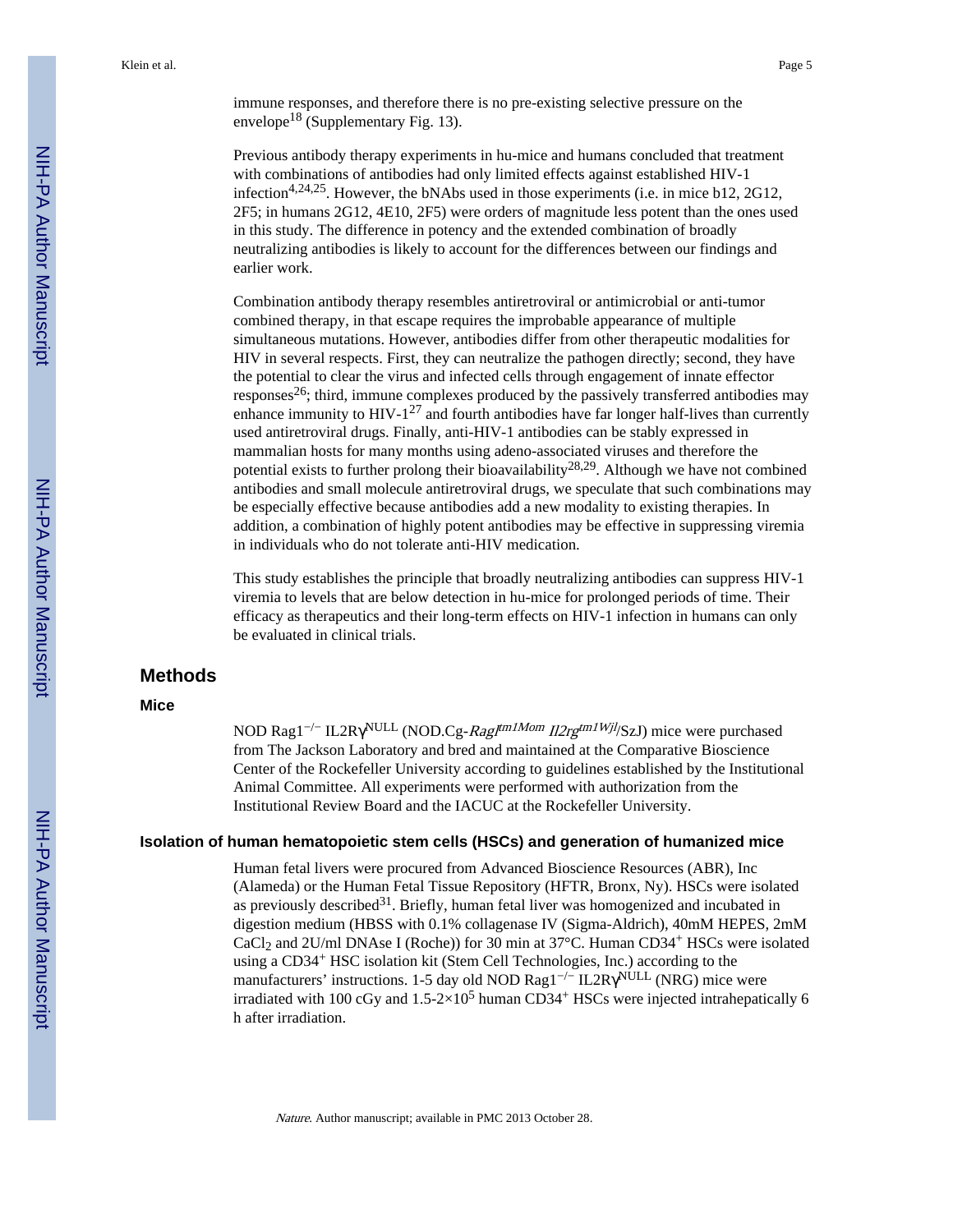#### **Flow cytometry**

Flow cytometry was used to assess human hematopoiectic engraftment in mouse xenorecipients and to determine CD4+ to CD8+ T cell ratios. To this end, 200 μl of whole blood was collected from the superficial temporal vein of hu-mice and density gradient centrifugation (Ficoll-Paque™) was performed. Isolated peripheral blood mononuclear cells (PBMCs) were stained with anti-mouse CD45-PeCy7 (BioLegend), anti-human CD3- Pacific-Blue (BD Pharmingen), CD4-PE (BD), CD8-FITC (BD), CD16-Alexa700 (BD Pharmingen), CD19-APC (BD Pharmingen) and CD45-Pacific-Orange (Invitrogen) for 25 min at 4°C. Cells were washed and then fixed in 4% paraformaldehyde. To determine absolute numbers of CD4+ T cells in peripheral blood AccuCheck Counting Beads (Molecular Probes®) were added to the samples. FACS analysis was performed using a BD LSRFortessa cell analyzer (BD Biosciences) and data was analyzed using FlowJo Software (Tree Star).

#### **HIV-1YU2 virus production**

HIV-1 $_{\text{YU2}}$  was produced as previously described<sup>32</sup> and levels of p24 in viral supernatant determined using Alliance HIV-1 p24 ANTIGEN ELISA Kit (PerkinElmer) according to the manufacturer's instructions.

#### **Quantitative reverse-transcriptase PCR assay**

Blood was obtained from the superficial temporal vein and collected into EDTA-Microtubes (Sarstedt). After centrifugation, RNA was extracted from 100μl EDTA-plasma using a Qiagen MinElute Virus Spin Kit (Qiagen) and eluted in  $50\mu$  ( $2 \times 25\mu$  elutions) RNAse free water (Qiagen). RNA samples were analyzed for HIV-1 RNA in a 50 $\mu$ l reaction mix using the  $1 \times$  TaqMan® RT-PCR Mix, the  $1 \times$  TaqMan® RT Enzyme Mix (TaqMan® RNA-to-Ct™ 1-Step kit, Applied Biosystems) and primers targeting a highly region conserved within the HIV-1 5 long terminal repeat (FW 5 -GCCTCAATAAAGCTTGCCTTGA-3; Rev 5 -GGCGCCACTGCTAGAGATTTT-3 )30. The internal probe (5 - AAGTAGTGTGTGC-CCGTCTGTTRTKTGACT-3)<sup>30</sup> contained a 5 6carboxyfluorescein reporter and an internal/3 ZEN-Iowa Black® FQ double-quencher (Integrated DNA Technologies, Inc.). As standard references (standard #1 and #2) two different dilutions from a single HIV- $1_{\text{NL4-3/BaL}}$  preparation were generated and quantified in duplicates by the Roche COBAS® TaqMan® HIV-1 Test, v.2.0 (Rolf Kaiser, University of Cologne, Germany). These reference aliquots were stored at −80°C and always extracted in parallel with mouse plasma samples. To generate a reference curve standard #1 was fivefold serially diluted from 173,500,000 to 4 HIV-1 RNA copies/ml (Supplementary Fig. 2). Standard #2 containing 2,600,000 copies/ml was used as a control for experimental variation: all sample Ct-values in a given experiment were adjusted by the difference between the experimental Ct-value for standard #2 and its expected Ct-value calculated using each experiment's standard curve (generated using standard #1). Final viral load values were calculated using the control-adjusted Ct for each sample.

#### **qRT-PCR assay, limit of detection**

The lower limit of detection (LOD) for the assay used in this study was found at 800 copies/ ml. HIV-1 culture supernatant of known RNA copy number was serially diluted two-fold to concentrations between 1600 and 200 copies/ml (corresponding to 64 to 8 copies per 20ul RNA extract). Each dilution was independently extracted and assayed at n=4 per experiment. The presence of a cycle threshold value for a given PCR reaction was scored as a detection event. Detection scores accumulated from five identical experiments were subjected to probit analysis, and the 85% LOD was found at 800 copies/ml for undiluted RNA extract (corresponding to 32 copies/PCR reaction). For RNA diluted five-fold in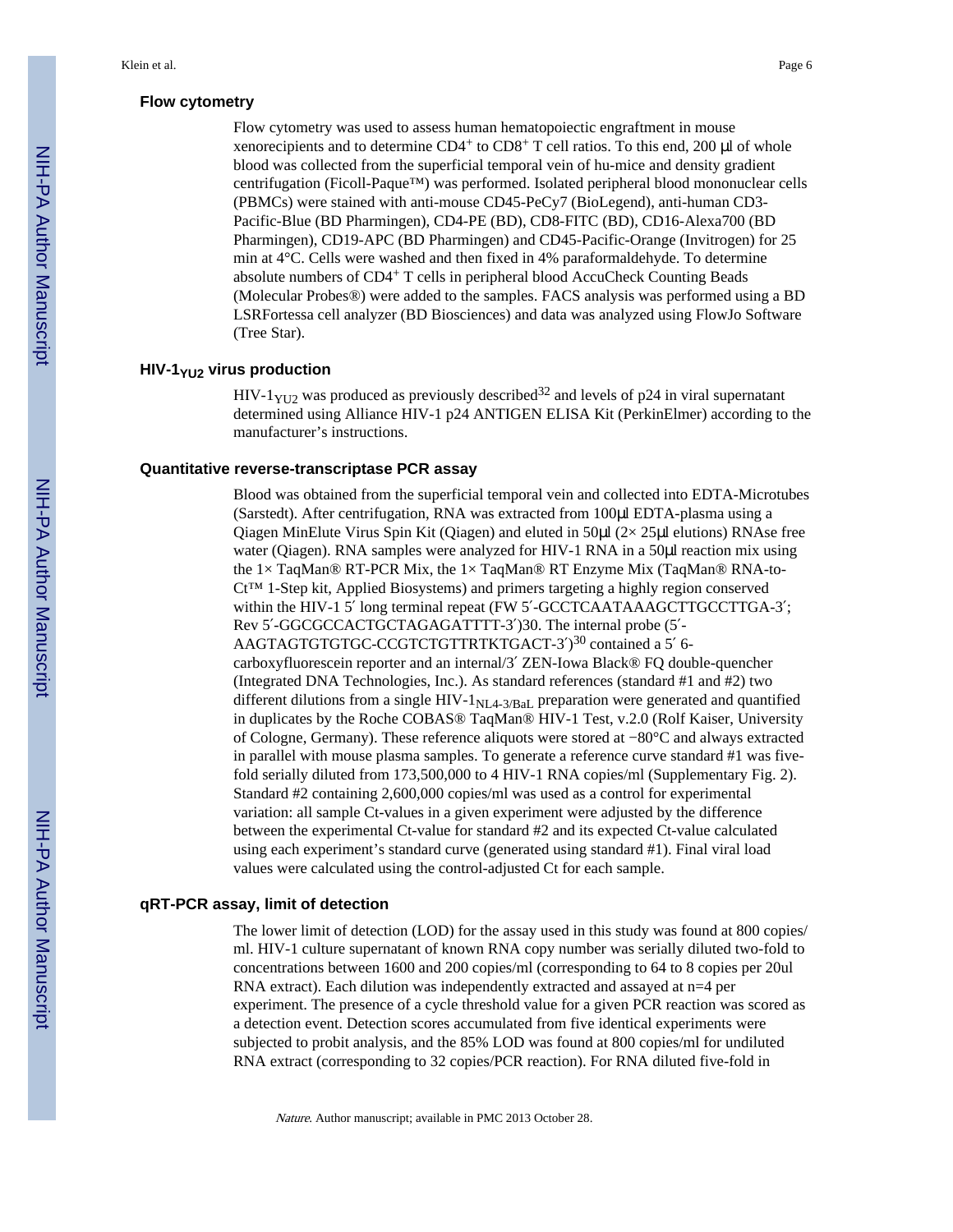deionized nuclease free water, the 85% LOD was 640 copies/ml (corresponding to 5 copies/ PCR reaction).

#### **Antibody production, t1/2 estimation and administration**

Antibodies were generated as previously described<sup>5,33,34</sup>. Briefly, HEK 293T/17 or HEK 293-6E cells were transiently transfected with equal amounts of immunoglobulin heavy and light chain expression vectors. After supernatant was harvested, purified IgG was obtained using HiTrap rProtein A FF columns (GE Healthcare) or Protein G sepharose 4 Fast Flow (GE Healthcare). Sterile filtration was performed for all antibodies shortly before injection by using Ultrafree-CL Centrifugal Filters (0.22  $\mu$ m, Millipore). Antibody t<sub>1/2</sub> was calculated by  $\ln(2)/k$  where k is 1<sup>st</sup> order reaction rate constant and calculated as a slope of ln(antibody concentration) vs. time. Based on  $t_{1/2}$  of bNAbs HIV-1<sub>YU2</sub>-infected hu-mice were treated with 0.5 mg of each antibody injected subcutaneously once (3BC176) or twice (PG16, 45-46G54W, PGT128, 10-1074)/week. The tri-mix was composed of 3BC176, PG16 and 45-46<sup>G54W</sup> while the penta-mix included all five given antibodies. To determine antibody  $t_{1/2}$ , 0.5 mg of antibody was administered intravenously by retro-orbital injection (Supplementary Fig. 5).

#### **ELISA**

Costar® 96-Well EIA/RIA Stripwell™ Plates were coated overnight with YU2 gp120 or goat Anti-Human IgG specific for Fc fragment at 250 and 150 ng/well, respectively. Plates were washed  $3 \times$  with distilled water and blocked for 1 h with PBST (0.1% Tween-20) containing 2% BSA and 1 μM EDTA. Standard IgG1 kappa (Sigma-Aldrich) and 10-1074 were used in duplicates as standard antibodies for quantifying total IgG and YU2 gp120 specific IgGs, respectively. After washing the plate, mouse plasma was applied in 1:3 serial dilutions with a 1:10 or 1:20 starting dilution and incubated for 2 h followed by washing the plate and 1 h incubation with Peroxidase-conjugated Goat Anti-human IgG (Jackson ImmunoResearch). Plates were washed and developed using ABTS single solution (Invitrogen). Optical density was measured at 405nm and IgG concentration determined by correlation to the standard curve of the reference antibodies. Of note, YU2 gp120 does not react with PG16 or 3BC176 and therefore these mAbs are not detected by the YU2 gp120 ELISA.

#### **Neutralization**

Single antibodies and tri- and penta-mix were tested against a panel of HIV-1 envelopepseudoviruses as previously described<sup>6,35,36</sup> or HIV-1<sub>YU2</sub>-mutant variants. Briefly, envelope-pseudoviruses were incubated with 5-fold serial dilutions of single antibodies or tri- and penta-mix samples and applied to TZM.bl cells that carry a luciferase-reporter gene. After 48 h cells were lysed and luminescence was measured. IC $_{50}$  and IC $_{80}$  reflect single antibody concentrations that caused a reduction in relative luminescence units (RLU) by 50% and 80%, respectively.

#### **cDNA synthesis**

Viral RNA was extracted as described above and subjected to first-strand cDNA synthesis using the SuperScript III reverse transcriptase kit (Invitrogen Life Technologies, Grand Island, Ny). For extraction of cellular RNA an RNA extraction kit was used (Qiagen). Sense and anti-sense primers used for cDNA synthesis were 5 -

GGCTTAGGCATCTCCTATGGCAGGAAGAA-3 and 5 - GGTGTGTAGTTCTGCCAATCAGGGAAGWAGCCTTGTG-3 , respectively.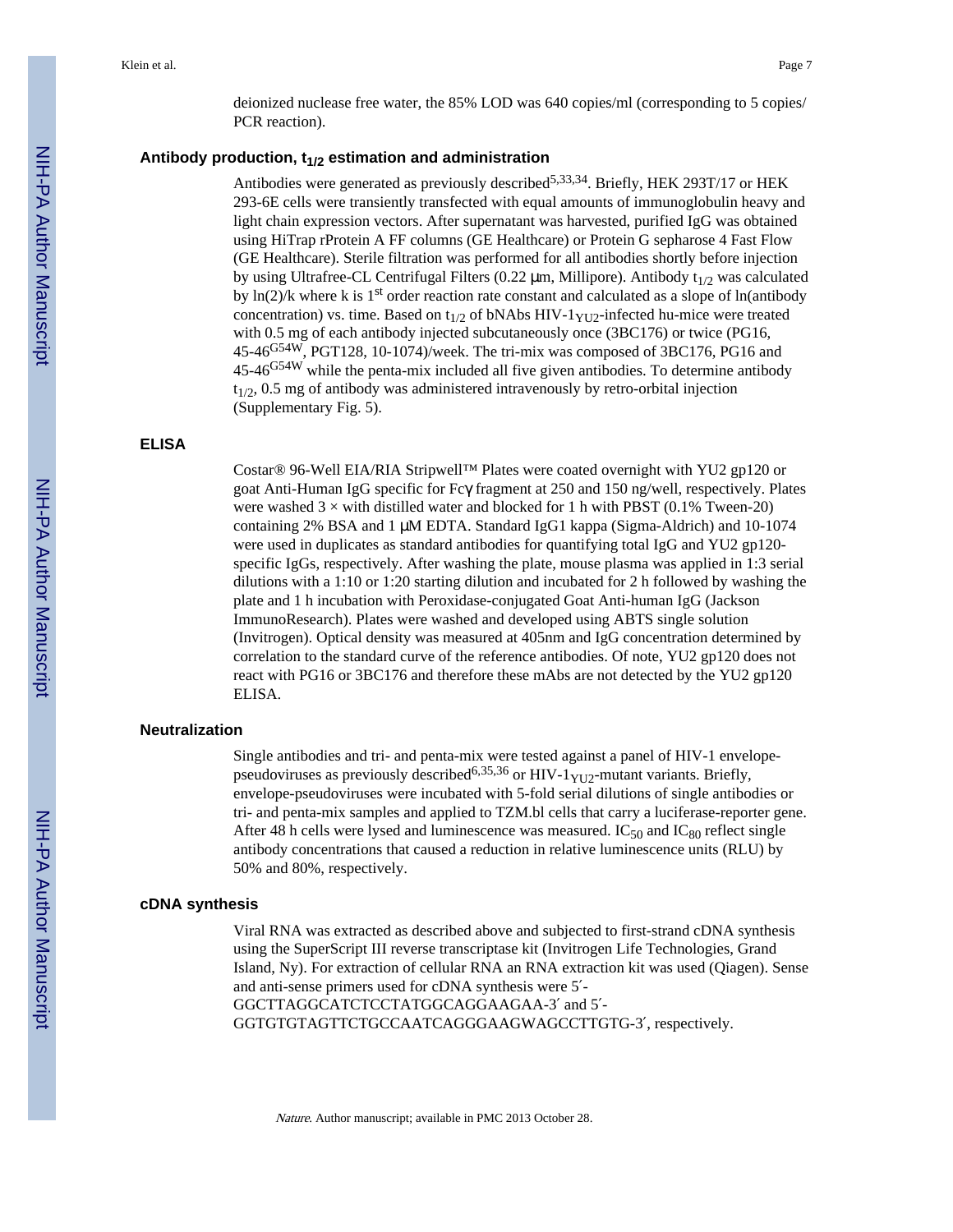#### **PCR amplification and cloning**

PCR amplifications were performed in ThermoGrid 96-well plates (Denville Scientific) using either the Clontech Advantage 2 PCR System (BD) or the Expand High Fidelity PCR System (Roche). All PCR amplifications were performed in a 50 μl reaction mix. The primers used for the first round of PCR were 5 -

GGCTTAGGCATCTCCTATGGCAGGAAGAA-3 and 5 - GGTGTGTAGTTCTGCCAATCAGGGAAGWAGCCTTGTG-3 . Primers for the secondround PCR were 5 -TAGAAA-GAGCAGAAGACAGTGGCAATGA-3 and 5 - TCATCAATGGTGGTGATGATGATGTTTTTCTCTCTGCACCACTCTTCT-3 . Cycling parameters for 1<sup>st</sup> round PCR were 94°C for 2 min followed by 40 cycles of 94°C 30 sec, annealing temperature of 55-65°C for 45 s, 68°C 4 min, and a final extension at 68°C for 10 min, where the annealing temperature was 65°C for the first 3 cycles, 60°C for the next 11 cycles, and 55°C for the final 26 cycles. 3 μl of product from first-round was used as the template for the second-round of PCR. Cycling conditions for the second round PCR were 94°C for 2 min followed by 40 cycles of 94°C 30 sec, annealing temperature of 53-55°C for 45 sec, 68°C 2 min and 30 sec, and a final extension at 68°C for 10 min, where annealing temperature was 53°C for the first 9 cycles and 55°C for the next 31 cycles. Following the second-round PCR amplification, 0.5 μl Taq polymerase was added to each 50 μl reaction and an additional 72°C extension for 15 min was performed to add 3 A overhangs for use in cloning. Gel purified PCR amplicons were ligated into pCR4-TOPO (Invitrogen) following the manufacturer's instructions and transformed into One Shot TOP10 (Invitrogen) cells. Individual colonies were sequenced using M13F and M13R primers.

#### **Sequence Alignments and Mutation Analysis**

Forward and reverse sequence reads from individual samples were assembled using Geneious Pro software version 5.5.6 (Biomatters Ltd) aligned to  $gp120<sup>YU2</sup>$  (accession number M93258). Env sequences containing frameshift mutations or large deletions were excluded from further analysis. All sequences were analyzed for mutations relative to gp120YU2 using the Los Alamos Highlighter tool [\(http://www.hiv.lanl.gov/content/](http://www.hiv.lanl.gov/content/sequence/HIGHLIGHT/HIGHLIGHTXyPLOT/highlighter.html) [sequence/HIGHLIGHT/HIGHLIGHTXyPLOT/highlighter.html\)](http://www.hiv.lanl.gov/content/sequence/HIGHLIGHT/HIGHLIGHTXyPLOT/highlighter.html). and mutations were numbered using HXBc2 numbering as determined by the Los Alamos Sequence Locator tool [\(http://www.hiv.lanl.gov/content/sequence/LOCATE/locate.html\)](http://www.hiv.lanl.gov/content/sequence/LOCATE/locate.html). Mutations were considered recurrent when substitutions within a range of 3 amino acids occurred in the majority of gp120 clones in more than one mouse. The fidelity of the combined reverse transcription and nested PCR reactions was determined by amplifying monoclonal wild-type  $HIV-1<sub>YU2</sub>$  by the same amplification procedures and identifying RT and PCR induced mutations (Supplementary Fig. 4).

#### **Generation of HIV-1YU2 envelope mutants**

Single, double and triple mutations were introduced into wildtype  $HIV-1<sub>YU2</sub>$  envelope by site-directed mutagenesis using QuikChange (Multi-) Site-Directed Mutagenesis Kit (Agilent Technologies) according to the manufacturer's specifications.

#### **Statistical analysis**

Krustal-Wallis-test with Dunn-multiple comparison or Mann-Whitney U post-hoc tests were performed using GraphPad Prism version 5.0b for Mac OS X, GraphPad Software, San Diego California USA, for comparisons of the viral load levels among different antibody treatment groups and control group (Fig. 1c, Supplementary Fig. 10) and for comparing gp120 mutation rates (Supplementary Fig. 4). Levels of significance are indicated by asterisks (\*, p 0.05; \*\*, p 0.01, \*\*\*, p 0.001). Correlation between viral load (RNA copies/ml) and absolute numbers of CD4+ T cells in peripheral blood (Supplementary Fig.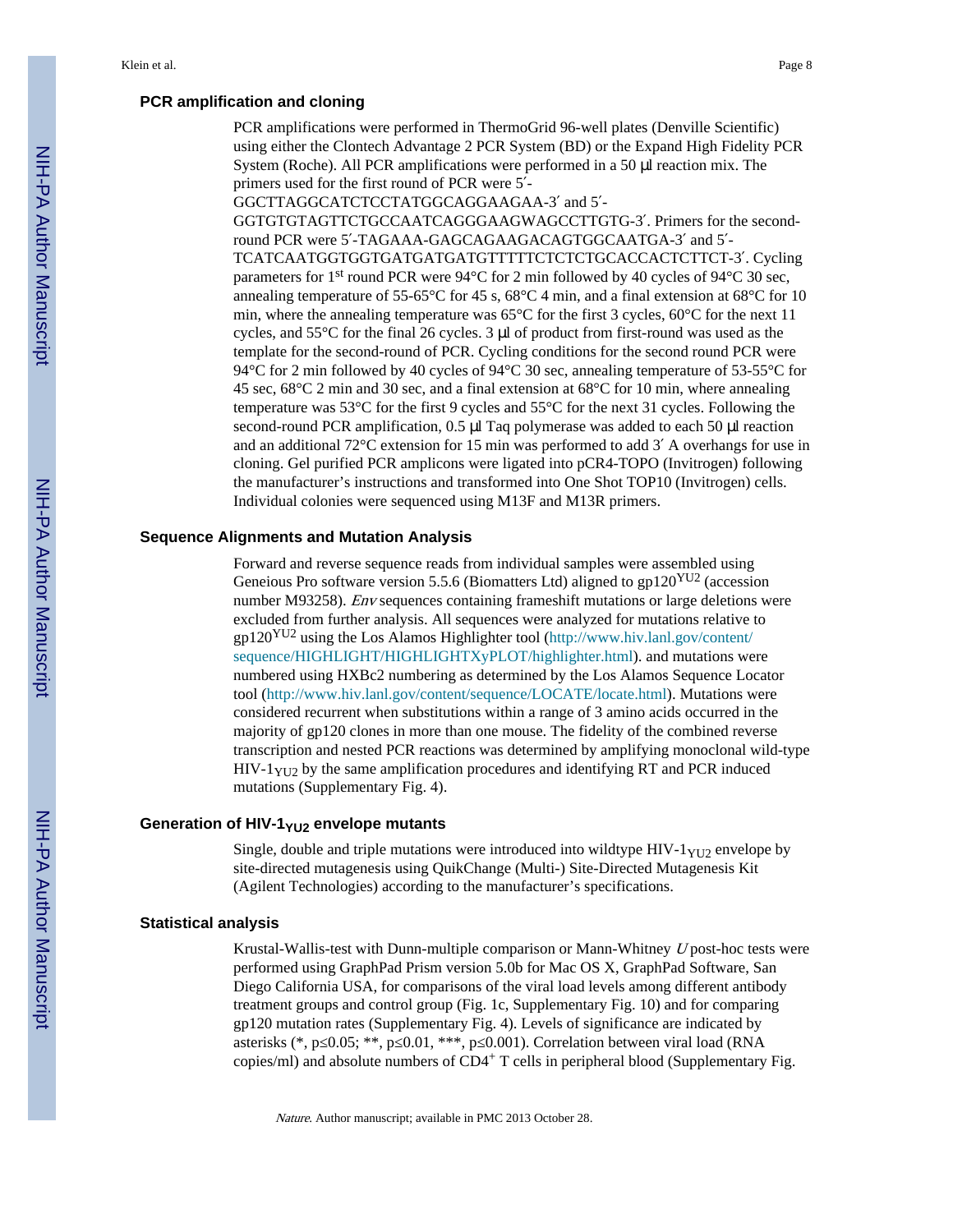2b) was analyzed by Spearman correlation coefficient (rho) using GraphPad Prism version 5.0b for Mac OS X. An unpaired student's t-test was used to compare CD4+/CD8+ ratios of pre-infected mice in control and penta-mix group (Supplementary Fig. 3).

#### **Supplementary Material**

Refer to Web version on PubMed Central for supplementary material.

#### **Acknowledgments**

We thank Rolf Kaiser for analyzing viral loads of reference HIV-1 samples and Natalia N. Freund for producing aU2 gp120. We thank Brenna Flatley, Tamar Friling, Han Gao, Sabrina Sell and Susan Hinklein for assistance and technical support, Mayte Suarez-Farinas for advice on statistical analysis and Mariana Babayeva for helping with antibody t1/2 estimation. M.C.N. and F.K. have a pending patent application for the antibody 3BC176 and M.C.N., P.J.B. and H.M. for the antibody 10-1074 with the United States Patent and Trademark Office. These reagents are available with a Materials Transfer Agreement. F.K. (KL 2389/1-1), M.D. (DO 1450/1-1) and E.B. (BI 1422/1-1) were supported by the German Research Foundation (DFG). H.G., C.G. and R.-B. I. were supported by The German National Academic Foundation. M.S.S. was supported by the Bill and Melinda Gates Foundation's Comprehensive Antibody Vaccine Immune Monitoring Consortium, grant number 1032144. A.P. is a recipient of a Liver Scholar Award from the American Liver Foundation. This work was supported in part by CAVD grant OPP1033115 from the Bill and Melinda Gates Foundation to M.C.N. and NIH grant AI081677 to M.C.N.. M.C.N., P.J.B. and P.D.B. are HHMI investigators.

## **References**

- 1. Hessell AJ, et al. Effective, low-titer antibody protection against low-dose repeated mucosal SHIV challenge in macaques. Nat Med. 2009; 15:951–954. doi:10.1038/nm.1974. [PubMed: 19525965]
- 2. Mascola JR, et al. Protection of Macaques against pathogenic simian/human immunodeficiency virus 89.6PD by passive transfer of neutralizing antibodies. J Virol. 1999; 73:4009–4018. [PubMed: 10196297]
- 3. Wei X, et al. Antibody neutralization and escape by HIV-1. Nature. 2003; 422:307312. doi:10.1038/ nature01470nature01470 [pii].
- 4. Poignard P, et al. Neutralizing antibodies have limited effects on the control of established HIV-1 infection in vivo. Immunity. 1999; 10:431–438. [PubMed: 10229186]
- 5. Diskin R, et al. Increasing the potency and breadth of an HIV antibody by using structure-based rational design. Science. 2011; 334:1289–1293. doi:science.1213782 [pii]10.1126/science.1213782. [PubMed: 22033520]
- 6. Scheid JF, et al. Sequence and structural convergence of broad and potent HIV antibodies that mimic CD4 binding. Science. 2011; 333:1633–1637. doi:10.1126/science.1207227. [PubMed: 21764753]
- 7. Walker LM, et al. Broad neutralization coverage of HIV by multiple highly potent antibodies. Nature. 2011; 477:466–470. doi:10.1038/nature10373. [PubMed: 21849977]
- 8. Walker LM, et al. Broad and potent neutralizing antibodies from an African donor reveal a new HIV-1 vaccine target. Science. 2009; 326:285–289. doi:1178746 [pii]10.1126/science.1178746. [PubMed: 19729618]
- 9. Wu X, et al. Rational design of envelope identifies broadly neutralizing human monoclonal antibodies to HIV-1. Science. 2010; 329:856–861. doi:science.1187659 [pii]10.1126/science. 1187659. [PubMed: 20616233]
- 10. Choudhary SK, et al. Suppression of human immunodeficiency virus type 1 (HIV-1) viremia with reverse transcriptase and integrase inhibitors, CD4+ T-cell recovery, and viral rebound upon interruption of therapy in a new model for HIV treatment in the humanized Rag2<sup>−/−</sup>{gamma}c<sup>−/−</sup> mouse. J Virol. 2009; 83:8254–8258. doi:10.1128/JVI.00580-09. [PubMed: 19494021]
- 11. Nischang M, et al. Humanized Mice Recapitulate Key Features of HIV-1 Infection: A Novel Concept Using Long-Acting Anti-Retroviral Drugs for Treating HIV-1. PLoS One. 2012; 7:e38853. doi:10.1371/journal.pone.0038853. [PubMed: 22719966]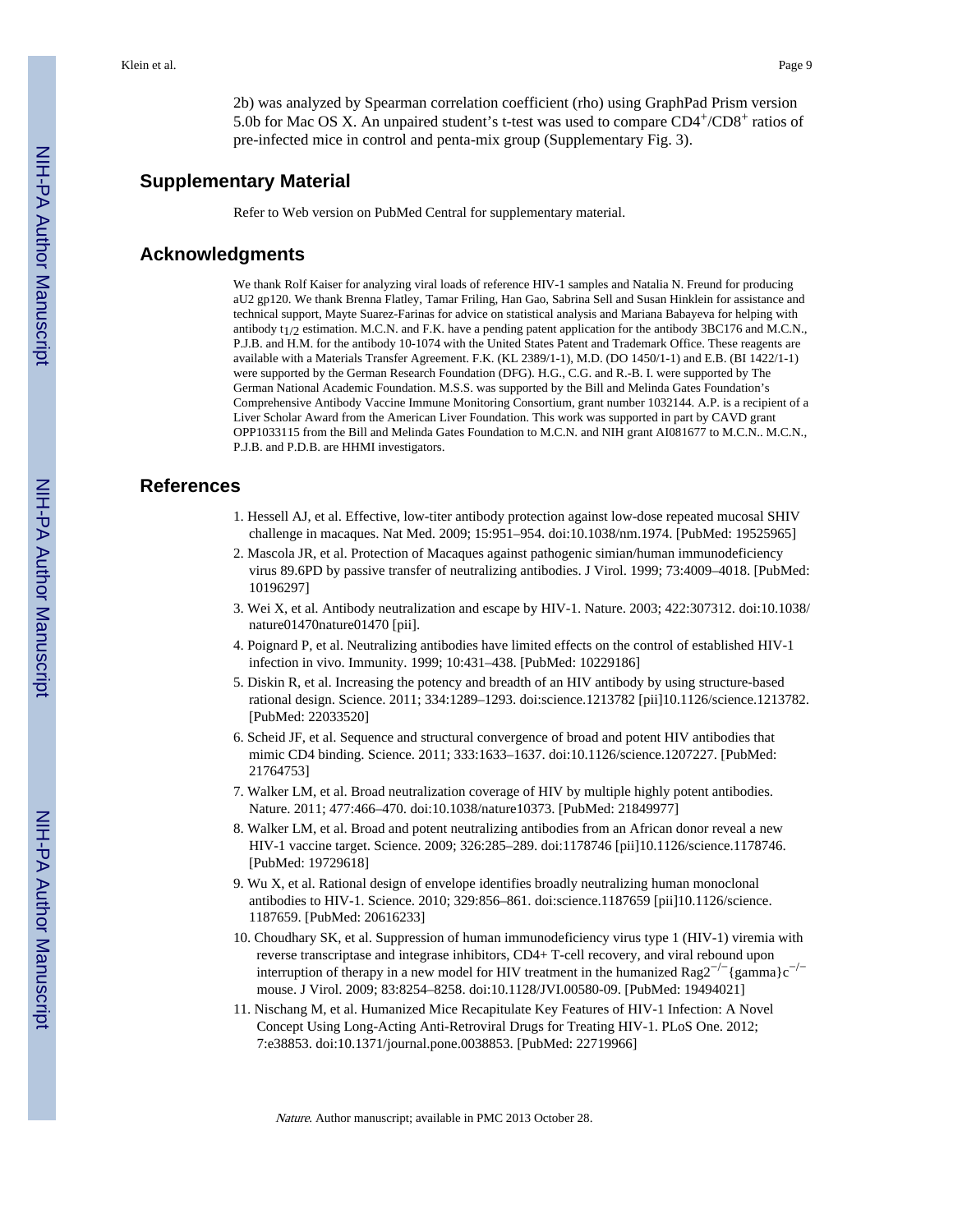- 12. Denton PW, et al. Generation of HIV latency in humanized BLT mice. J Virol. 2012; 86:630–634. doi:10.1128/JVI.06120-11. [PubMed: 22013053]
- 13. Weiss RA. Special anniversary review: twenty-five years of human immunodeficiency virus research: successes and challenges. Clinical and experimental immunology. 2008; 152:201–210. doi:10.1111/j.1365-2249.2008.03645.x. [PubMed: 18373700]
- 14. Finzi D, Siliciano RF. Viral dynamics in HIV-1 infection. Cell. 1998; 93:665–671. [PubMed: 9630210]
- 15. Arts EJ, Hazuda DJ. HIV-1 Antiretroviral Drug Therapy. Cold Spring Harbor perspectives in medicine. 2012; 2:a007161. doi:10.1101/cshperspect.a007161. [PubMed: 22474613]
- 16. Traggiai E, et al. Development of a human adaptive immune system in cord blood cell-transplanted mice. Science. 2004; 304:104–107. doi:10.1126/science.1093933. [PubMed: 15064419]
- 17. Brehm MA, et al. Parameters for establishing humanized mouse models to study human immunity: analysis of human hematopoietic stem cell engraftment in three immunodeficient strains of mice bearing the IL2rgamma(null) mutation. Clin Immunol. 2010; 135:84–98. doi:10.1016/j.clim. 2009.12.008. [PubMed: 20096637]
- 18. Baenziger S, et al. Disseminated and sustained HIV infection in CD34+ cord blood celltransplanted Rag2−/−gamma c−/− mice. Proc Natl Acad Sci U S A. 2006; 103:15951–15956. doi: 10.1073/pnas.0604493103. [PubMed: 17038503]
- 19. Ince WL, et al. Evolution of the HIV-1 env gene in the Rag2−/− gammaC−/−humanized mouse model. J Virol. 2010; 84:2740–2752. doi:10.1128/JVI.02180-09. [PubMed: 20042504]
- 20. McLellan JS, et al. Structure of HIV-1 gp120 V1/V2 domain with broadly neutralizing antibody PG9. Nature. 2011; 480:336–343. doi:10.1038/nature10696. [PubMed: 22113616]
- 21. Mouquet, H. Complex-type N-glycan recognition by potent broadly-neutralizing HIV antibodies. 2012. submitted
- 22. Klein F, et al. Broad neutralization by a combination of antibodies recognizing the CD4 binding site and a new conformational epitope on the HIV-1 envelope protein. J Exp Med. 2012; 209:1469–1479. doi:10.1084/jem.20120423. [PubMed: 22826297]
- 23. Kwong PD, et al. Structure of an HIV gp120 envelope glycoprotein in complex with the CD4 receptor and a neutralizing human antibody. Nature. 1998; 393:648–659. doi:10.1038/31405. [PubMed: 9641677]
- 24. Mehandru S, et al. Adjunctive passive immunotherapy in human immunodeficiency virus type 1 infected individuals treated with antiviral therapy during acute and early infection. J Virol. 2007; 81:11016–11031. doi:10.1128/JVI.01340-07. [PubMed: 17686878]
- 25. Trkola A, et al. Delay of HIV-1 rebound after cessation of antiretroviral therapy through passive transfer of human neutralizing antibodies. Nat Med. 2005; 11:615–622. doi:nm1244 [pii]10.1038/ nm1244. [PubMed: 15880120]
- 26. Nimmerjahn F, Ravetch JV. Antibody-mediated modulation of immune responses. Immunol Rev. 2010; 236:265–275. doi:IMR910 [pii]10.1111/j.1600-065X.2010.00910.x. [PubMed: 20636822]
- 27. Ng CT, et al. Passive neutralizing antibody controls SHIV viremia and enhances B cell responses in infant macaques. Nat Med. 2010; 16:1117–1119. doi:10.1038/nm.2233. [PubMed: 20890292]
- 28. Johnson PR, et al. Vector-mediated gene transfer engenders long-lived neutralizing activity and protection against SIV infection in monkeys. Nat Med. 2009; 15:901–906. doi:10.1038/nm.1967. [PubMed: 19448633]
- 29. Balazs AB, et al. Antibody-based protection against HIV infection by vectored immunoprophylaxis. Nature. 2012; 481:81–84. doi:10.1038/nature10660. [PubMed: 22139420]
- 30. Rouet F, et al. Transfer and evaluation of an automated, low-cost real-time reverse transcription-PCR test for diagnosis and monitoring of human immunodeficiency virus type 1 infection in a West African resource-limited setting. Journal of clinical microbiology. 2005; 43:2709–2717. doi: 10.1128/JCM.43.6.2709-2717.2005. [PubMed: 15956387]
- 31. Billerbeck E, et al. Development of human CD4+FoxP3+ regulatory T cells in human stem cell factor-, granulocyte-macrophage colony-stimulating factor-, and interleukin-3-expressing NOD-SCID IL2Rgamma(null) humanized mice. Blood. 2011; 117:3076–3086. doi:10.1182/ blood-2010-08-301507. [PubMed: 21252091]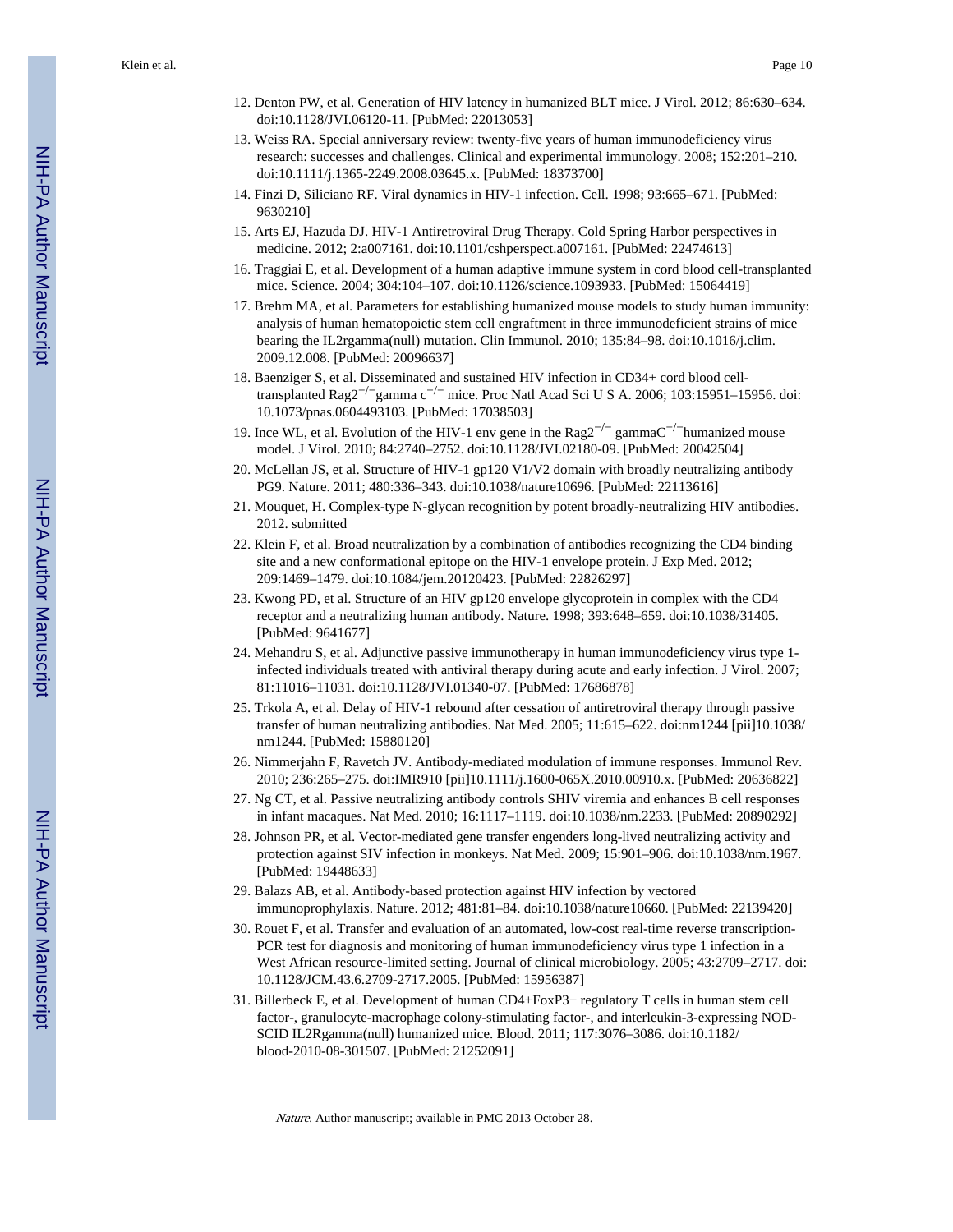- 32. Zhang YJ, et al. Envelope-dependent, cyclophilin-independent effects of glycosaminoglycans on human immunodeficiency virus type 1 attachment and infection. J Virol. 2002; 76:6332–6343. [PubMed: 12021366]
- 33. Scheid JF, et al. Broad diversity of neutralizing antibodies isolated from memory B cells in HIVinfected individuals. Nature. 2009; 458:636–640. doi:nature07930 [pii]10.1038/nature07930. [PubMed: 19287373]
- 34. Tiller T, et al. Efficient generation of monoclonal antibodies from single human B cells by single cell RT-PCR and expression vector cloning. Journal of immunological methods. 2008; 329:112– 124. doi:10.1016/j.jim.2007.09.017. [PubMed: 17996249]
- 35. Montefiori DC. Evaluating neutralizing antibodies against HIV, SIV, and SHIV in luciferase reporter gene assays. Curr Protoc Immunol. 2005 Chapter 12, Unit 12 11, doi: 10.1002/0471142735.im1211s64.
- 36. Li M, et al. Human immunodeficiency virus type 1 env clones from acute and early subtype B infections for standardized assessments of vaccine-elicited neutralizing antibodies. J Virol. 2005; 79:10108–10125. doi:10.1128/JVI.79.16.10108-10125.2005. [PubMed: 16051804]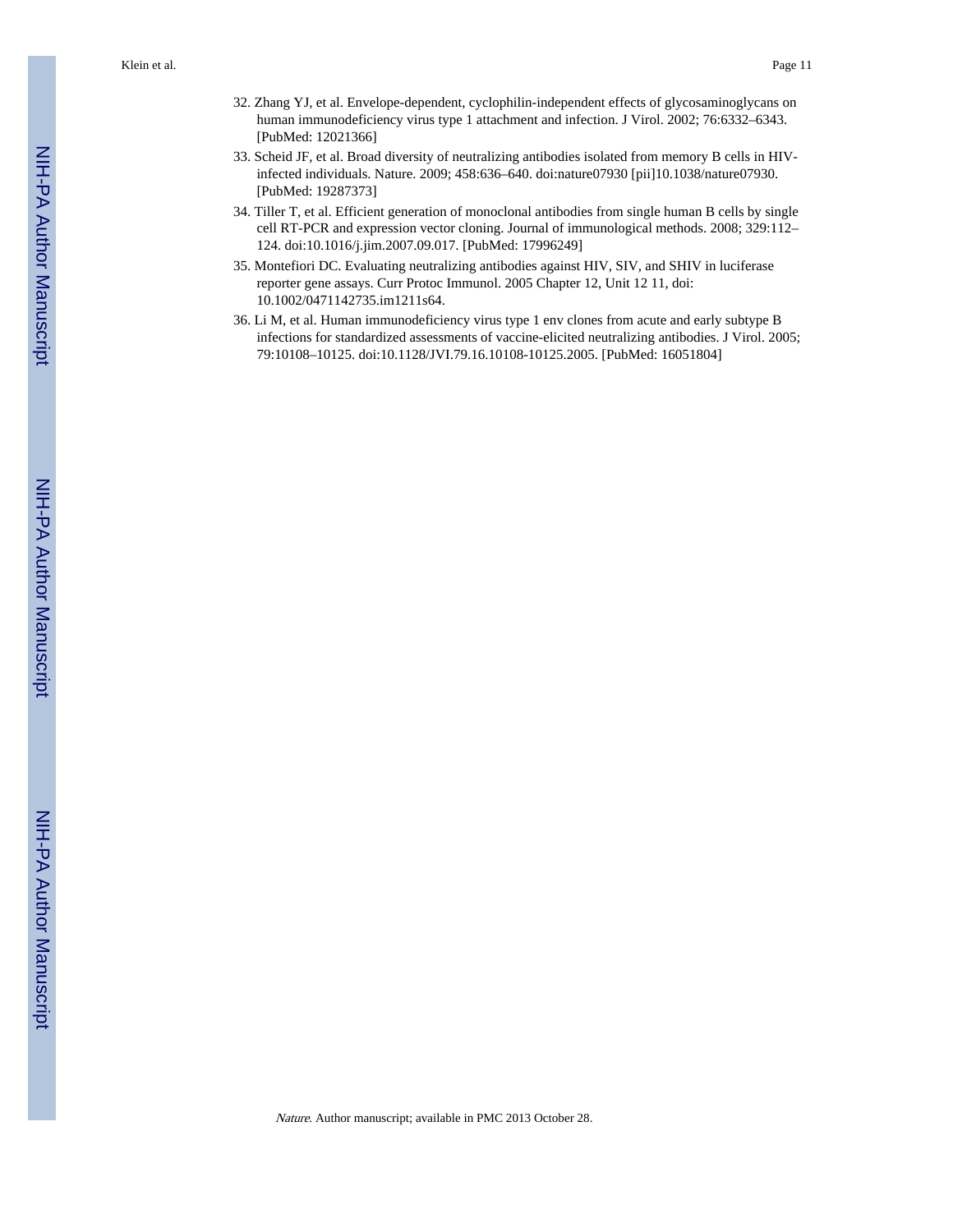Klein et al. Page 12



**Figure 1. Monotherapy using broadly neutralizing antibodies in HIV-1YU2-infected hu-mice** a, Left panel shows viral loads (RNA copies/ml, y-axis) measured over time (days, x-axis) in untreated  $HIV-1<sub>YU2</sub>$ -infected hu-mice (control group). Each line represents a single mouse and symbols reflect viral load measurements. Symbol characters correspond to individual mice as indicated (right). Hu-mice were infected with HIV-1 $_{\text{YU2}}$  (i.p.) between day −22 and −16 (orange square) and baseline viral loads were measured between day −4 and −2 (Supplementary Table 1). Dotted line represents limit of detection for viral load determination (800 copies/ml). Right panel shows changes in  $log_{10}$  (RNA copies/ml) from baseline (grey line) at day 0 with green line representing the average in viral load changes. **b**, Illustration of HIV-1 viral loads as in (a) but with single antibody treatment (shaded in grey) starting at day 0. Red line represents the average in viral load changes superimposed with averages of the control group (green line, a). **c**, Changes in  $\log_{10}$  (RNA copies/ml) 6-7 days and 27-32 days after treatment initiation. Columns and error bars represent mean and standard deviation (SD), respectively. Significant statistical differences among groups were determined by performing a Kruskal-Wallis-test with Dunn-multiple comparison post-hoc test using GraphPad Prism version 5.0b for Mac OS X, GraphPad Software, San Diego California, USA. Significant differences among groups were detected at day 6-7 but not at the later time point (27-32 days). Asterisks (\*, p  $0.05$ ; \*\*, p  $0.01$ ) indicate a significant difference compared to the control group. **d**, Sequence analysis of HIV-1 gp120 after viral rebound while on therapy with single bNAbs (Supplementary Fig. 7). Pie charts show the dsitribution of amino acid changes at the antibodies' respective target sites. A selection of amino acid substitutions was tested *in vitro* and confirmed antibody escape (Supplementary Fig. 8 and Table 2b). Mutations are relative to  $HIV-1<sub>YU2</sub>$  and numbered according to HXBc2. Total number of analyzed mice/gp120 sequences is indicated in the center of the charts (Supplementary Fig. 7, Supplementary Table 2b).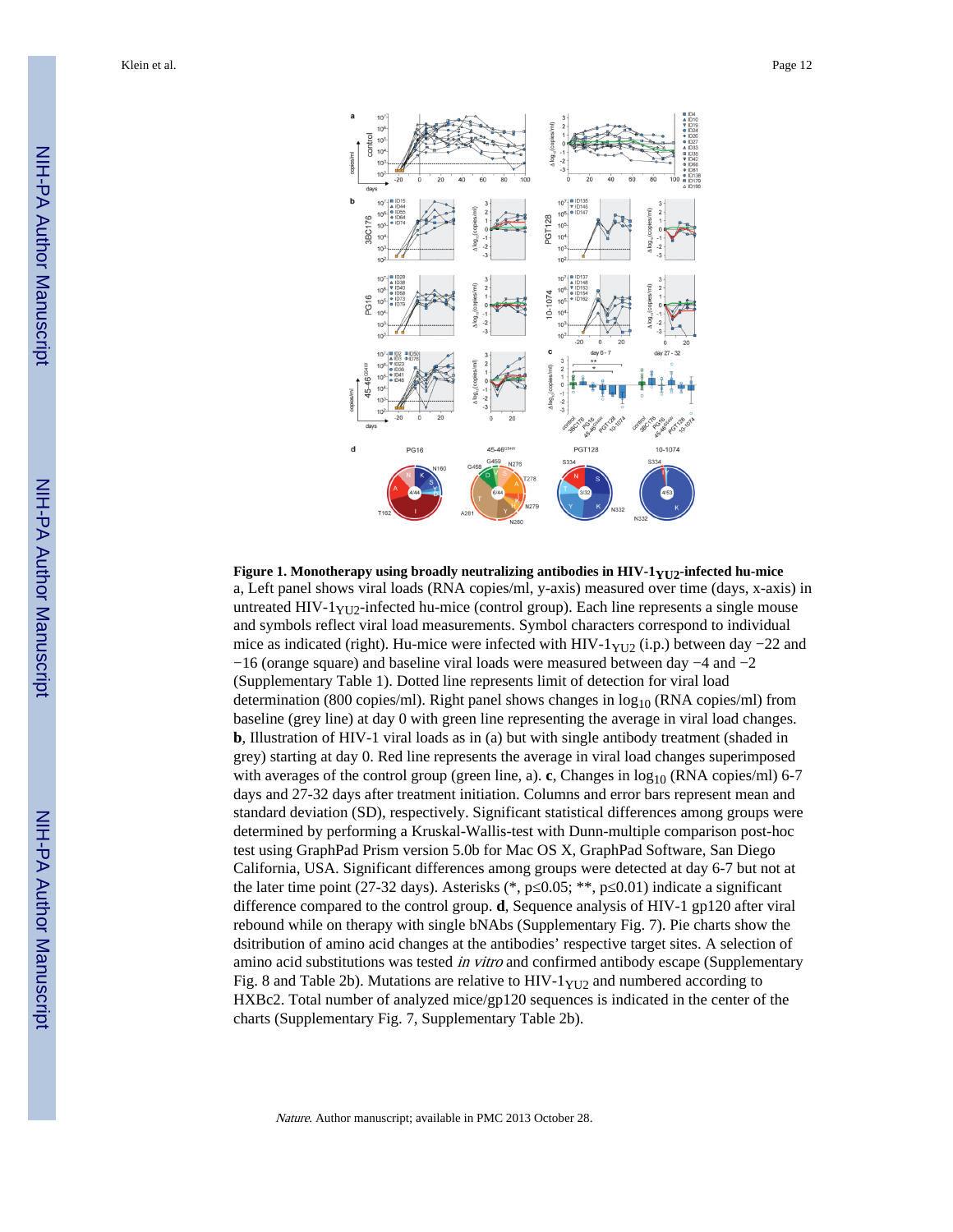

#### **Figure 2. HIV therapy by a combination of three (tri-mix) or five (penta-mix) broadly neutralizing antibodies in HIV-1YU2-infected hu-mice**

**a**, Left panel shows viral loads (RNA copies/ml, y-axis) over time (days, x-axis) in HIV-1<sub>YU2</sub>-infected hu-mice treated with a combination of 3BC176, PG16 and 45-46<sup>G54W</sup> (tri-mix; grey shading). Each line represents a single mouse and symbols indicate viral load measurements (Supplementary Table 1). Infection and viral load determination was performed as in Fig. 1. Right panel shows changes in  $log_{10}$  (RNA copies/ml) from baseline at day 0. Red and green lines represent the average values in viral load change of tri-mix and control group (Fig. 1a), respectively. **b**, Individual gp120 envelope sequences cloned from single mice (y-axis) during tri-mix therapy after viral rebound. gp120 sequences are represented by horizontal gray bars with silent mutations indicated in green and amino acid replacements in red. Black asterisks represent mutations generating a stop codon and bold gray bars deletions. All mutations are relative to HIV- $1_{YU2}$  and numbered according to HXBc2. Mutations at sites highlighted in blue can confer resistance to PG16- or 45-46<sup>G54W</sup>mediated neutralization in vitro (Supplementary Fig. 8, Supplementary Table 3a). **c**, Pie charts as in Fig. 1d illustrating distribution of amino acid changes in gp120 (b) at PG16 (left) or 45-46G54W (right) respective target sites (Supplementary Table 3a). **d**, As in a, for HIV-1<sub>YU2</sub>-infected hu-mice treated with a combination of 3BC176, PG16, 45-46<sup>G54W</sup>, PGT128 and 10-1074 (penta-mix; grey shading).